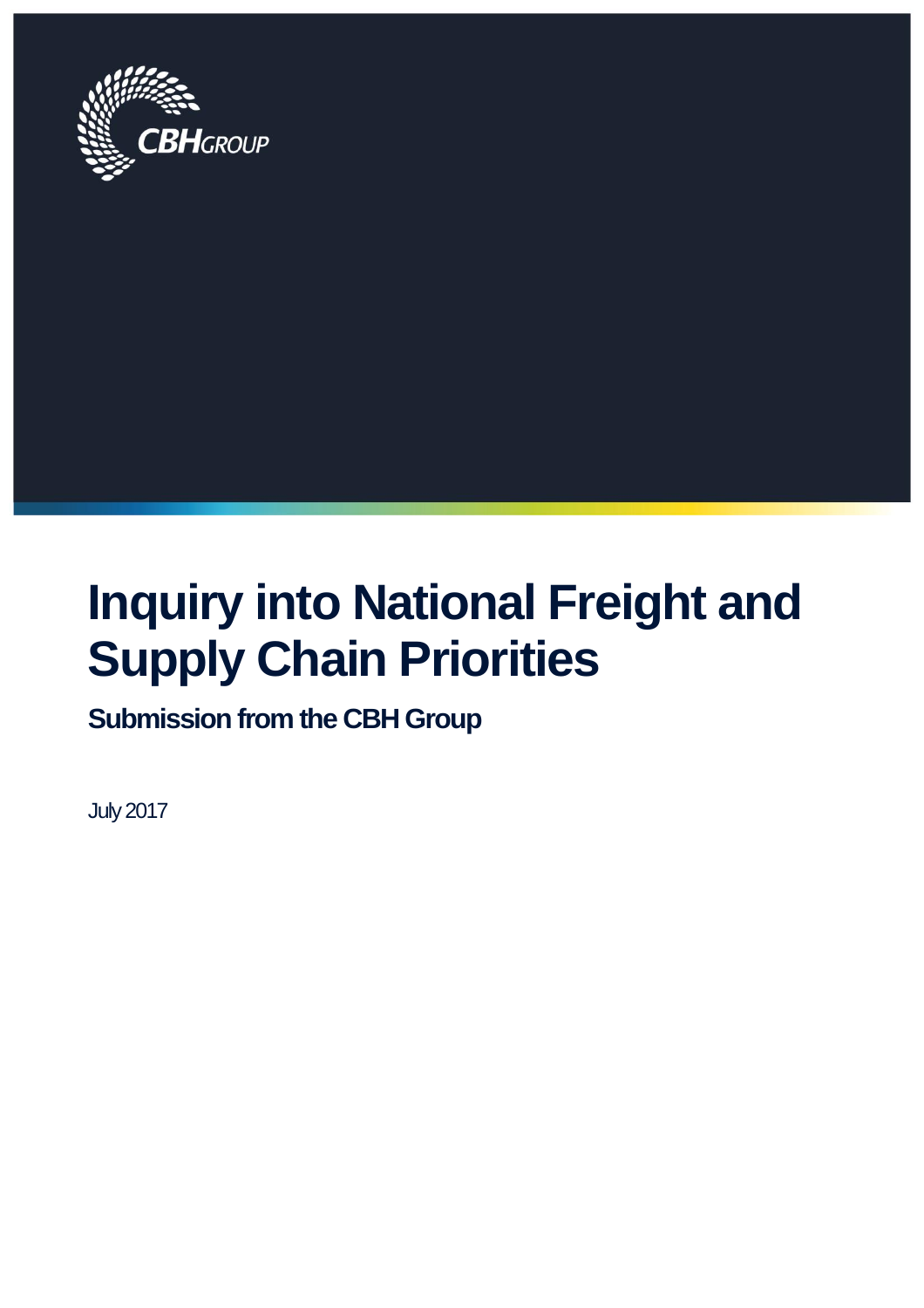# **EXECUTIVE SUMMARY**

The Western Australian grain industry is significant to the national economy with up to 50% of total grain exported from Australia originating from the State. Given this export focus, it is essential that Co-operative Bulk Handling ("CBH") and its grain grower members have access to key freight and supply chain infrastructure (rail and road) that enables them to transport their grain to international markets as effectively and as efficiently as possible.

Our grain growers are under increasing pressure from international competitors operating with the benefit of more favourable grain-growing conditions and access to increasingly efficient, lower cost supply chains. CBH is therefore very supportive of efforts made by the Australian Government to develop a freight system that boosts the nation's prosperity and meets community expectations for safety, security and environmental amenity into the future.

In noting the Inquiry into Australia's Freight and Supply Chain Priorities, CBH would urge Government in its deliberations to ensure that:

- An environment is created that incentivises ongoing investment into agricultural supply chains that increases the sustainability and profitability of primary producers;
- There is a wider understanding and appreciation that agriculture is vastly different to other industry sectors (such as mining) given issues of weather, geography and global markets and must be treated differently if it is to provide an ongoing contribution to the national economy;
- Policy is developed that strikes a balance between creating an incentive for foreign investment, but where that investment involves monopoly infrastructure (railway lines and roads) that the users of that infrastructure have some assurance that they may continue to access facilities with reasonable service and reasonable pricing: and
- Supply chain regulation is minimised where appropriate as it generally leads to increased costs, inefficiencies and market distortion that is all ultimately borne by the grower.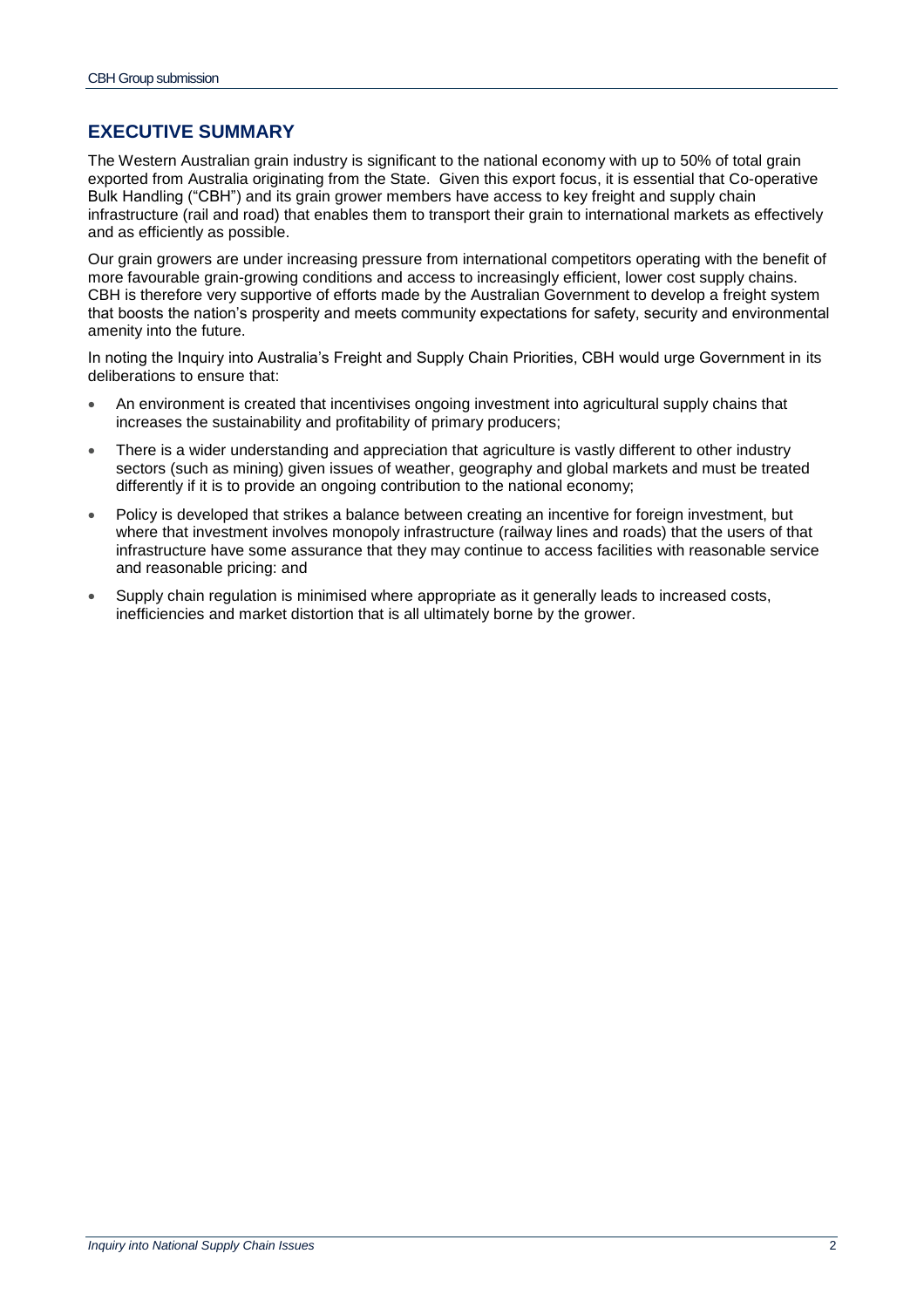# **CONTENTS**

| 1.0        |       |                                                                                           |  |
|------------|-------|-------------------------------------------------------------------------------------------|--|
| 2.0        |       |                                                                                           |  |
| 2.1<br>2.2 |       | THE CHALLENGE FOR WESTERN AUSTRALIAN GRAIN GROWERS TO REMAIN INTERNATIONALLY COMPETITIVE4 |  |
| 3.0        |       |                                                                                           |  |
| 3.1        |       |                                                                                           |  |
|            | 3.1.1 |                                                                                           |  |
|            | 3.1.2 |                                                                                           |  |
|            | 3.1.3 |                                                                                           |  |
|            | 3.1.4 |                                                                                           |  |
| 4.0        |       |                                                                                           |  |
| 4.1        |       |                                                                                           |  |
|            | 4.1.1 |                                                                                           |  |
| 5.0        |       |                                                                                           |  |
| 6.0        |       |                                                                                           |  |
| 7.0        |       |                                                                                           |  |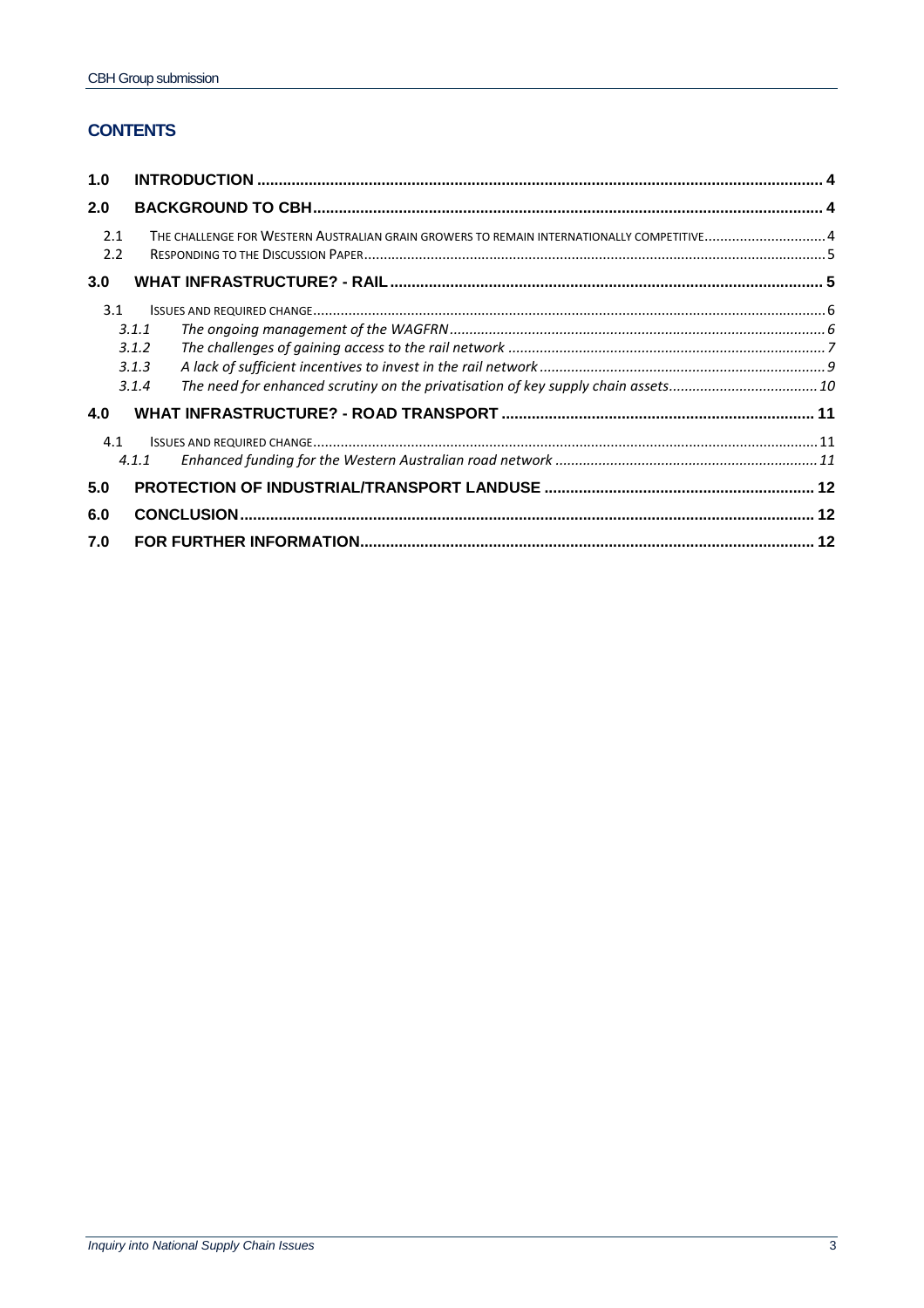# <span id="page-3-0"></span>**1.0 INTRODUCTION**

Co-operative Bulk Handling Limited ("CBH") notes the Australian Government's inquiry into National Freight and Supply Chain Priorities across a range of key reform areas for action over the short, medium and long term. This review is necessary given Australia's need for a freight system that boosts the nation's prosperity and meets community expectations for safety, security and environmental amenity into the future.

As an organisation representing Western Australian grain growers and an export industry worth in excess of \$3.5 billion to the State annually, CBH is well placed to provide input into this inquiry, doing so on the basis that:

- The sustainability and profitability of grain growers is reliant on them having access to supply chain infrastructure that allows for the efficient and effective transport of their grain to local and international markets; and
- This transport infrastructure is efficient to the extent that Western Australian grain growers can be competitive with producers from other international origins of supply.

In responding to the questions raised in the Discussion Paper that are relevant to the CBH business, this submission seeks to reflect these principles accordingly.

# <span id="page-3-1"></span>**2.0 BACKGROUND TO CBH**

CBH is a unique organisation with a history almost as long as the grain industry it serves. The co-operative's commitment to maintaining a partnership with its Western Australian grain grower members has helped build an industry that has been the backbone of the State's rural economy since the beginning of the bulk handling system over 80 years ago.

This partnership has also been the basis of CBH's strength and success.

CBH has constantly innovated and grown with operations today extending along the value chain from grain storage, handling and transport to marketing, shipping and grain processing. Now Australia's biggest cooperative and a leader of the nation's grain industry, CBH is controlled by 4,200 grain growers and:

- Is Western Australia's largest exporter of wheat, barley, canola and lupins, acquiring and exporting around 50 per cent of all grain produced in Western Australia to more than 30 export destinations and over 200 customers globally;
- Operates a grain storage and handling network incorporating 150 country receival sites, 4 export terminals with a total storage capacity in excess of 20 million tonnes;
- Owns its own rail rolling stock; \$175 million of state of the art locomotives and rail wagons;
- Is a 50 per cent joint venture partner in The Interflour Group (Interflour). Interflour operates 10 flour mills, in Indonesia, Malaysia, Vietnam, the Philippines and Turkey. Interflour has a total milling capacity of more than 2 million tonnes per year making it one of the largest flour millers in South East Asia.
- Recently announced the opening of Interflour's new USD\$70 million Intermalt facility in Vietnam. Intermalt is located in Cai Mep, Vietnam and will be the largest malting plant in South East Asia.

In a typical year, Deloitte Access Economics calculated that CBH and its grower members contribute almost \$3 billion in gross value-add to the Western Australian economy.

At the peak of harvest, CBH employs approximately 2,700 permanent and casual personnel. These employees are located across the co-operative's 10 regional offices, 150 receival site locations, 4 ports, representative offices in Adelaide, Hong Kong, Japan, and Russia, and a head office in West Perth.

#### <span id="page-3-2"></span>**2.1 The challenge for Western Australian grain growers to remain internationally competitive**

Almost 90 per cent of the grain grown in Western Australia is exported with Western Australian growers continuing to innovate and create on-farm efficiencies to the extent they are considered among the world's most productive dryland farmers.

Grain growers, however, are under increasing pressure from international competitors operating with the benefit of more favourable grain-growing conditions and access to increasingly efficient, lower cost supply chains. One of the key current challenges, certainly for the growers of Western Australia is to ensure they have access to infrastructure that enables them to transport their grain to international markets effectively and efficiently.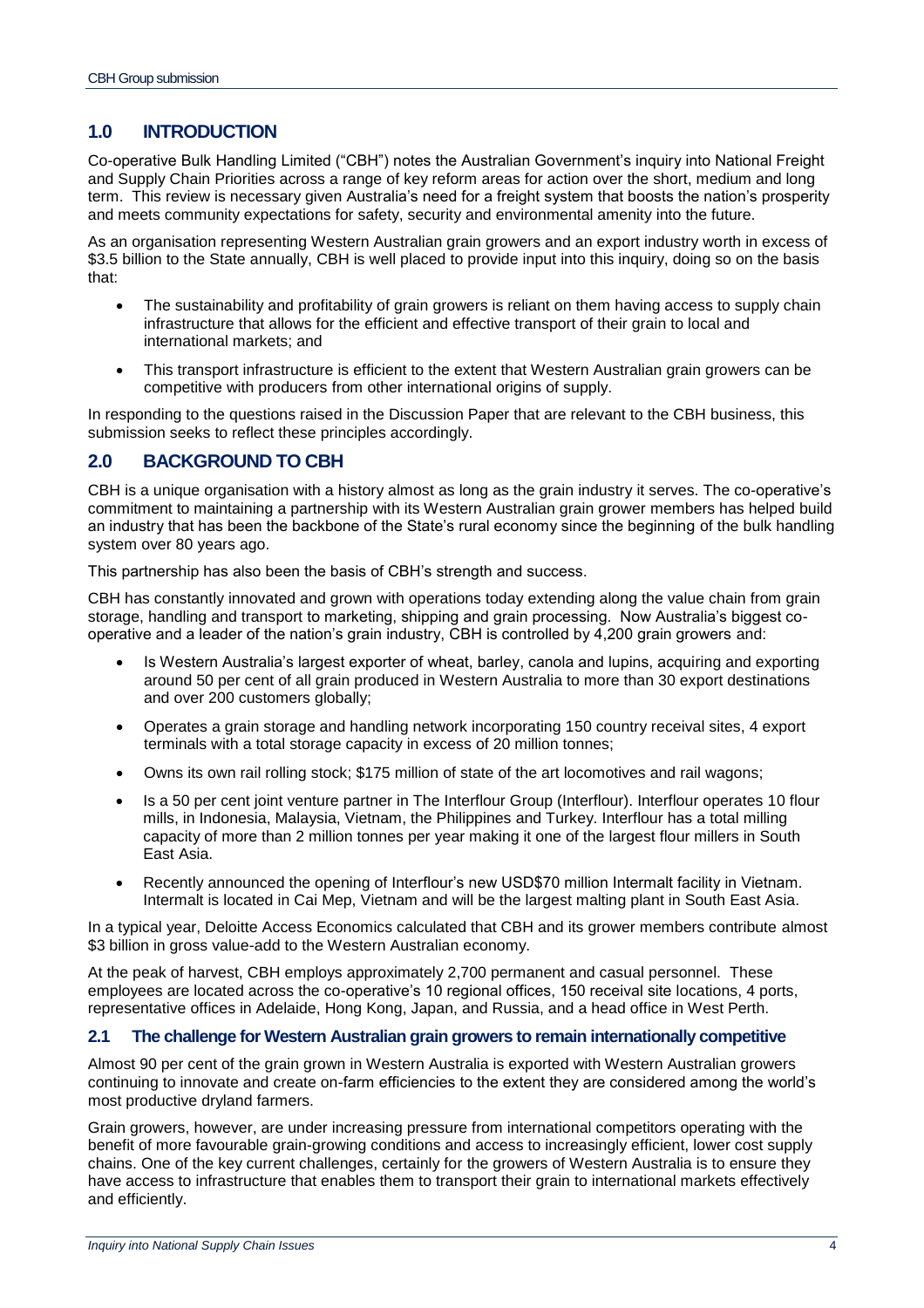In mid-2016, CBH commissioned in-depth research to benchmark the Western Australian grain industry against its international competitors including Brazil, Argentina, Russia and the Ukraine. The study, completed by economic advisors Azure Consulting, analysed numerous competitiveness indicators including costs (production, supply chain, shipping fees), potential for return (harvested area, yield) and distance to traditional and emerging markets.

It concluded that competitor nations are growing in strength as a result of better yields, improved supply chain infrastructure and record-low ocean freight rates. More particularly that:

- CBH farm to port costs including storage and handling, freight and ports costs of \$47 per tonne, are \$6 per tonne lower than grain logistics supply chains in the Black Sea region, and are faring much better than US and Canadian grain supply chains;
- However, when the full cost of the supply chain is considered from seed to market (delivered cost) including growing the grain, grain handling from farm to port and ocean freight to major markets, the Black Sea is well ahead of Western Australian (and Australian) supply chains. At the time of study, the delivered cost for growers in the Black Sea region to get grain to South East Asia was \$166 per tonne. In Western Australia, that cost was \$216 per tonne – a gap of \$50 per tonne;
- While this figure will likely change year on year due to the cost of ocean freight and seasonal variations, it is anticipated the value differential will increase on a long-term basis and is a major reason for the need for ongoing supply chain investment to drive efficiencies;
- The primary reason for this significant variance is the ability for growers in the Black Sea to achieve large yields with fewer inputs than growers in Western Australia (given their natural advantages of good quality soil and steady rainfall); and
- In Western Australia, the 3-year wheat yield average is 2.2 tonnes per hectare. That is one of the lowest average yield rates in the world (with a ten-year average of 1.8 tonnes per hectare). By contrast, growers in the Black Sea region are achieving 4.1 tonnes per hectare and the rate of growth in their yield is likely to increase.

#### <span id="page-4-0"></span>**2.2 Responding to the Discussion Paper**

The Western Australian grain industry is significant to the national economy with up to 50% of total grain exported from Australia originating from the State. Given Western Australia's export focus, it is essential that CBH and its grain grower members have access to key freight and supply chain infrastructure; in particular an efficient and cost-effective transport network (rail and road).

## <span id="page-4-1"></span>**3.0 WHAT INFRASTRUCTURE? - RAIL**

Around 60% of CBH's freight task is transported by rail to CBH's 4 port facilities or the company's inland grain terminal (the Metro Grain Centre) making it a critical element of CBH's supply chain. To this end, CBH utilises the state-owned grain freight rail network ("WAGFRN") operated by Arc Infrastructure (formally Brookfield Rail - part of the Canadian based Brookfield Asset Management Group) under a lease until 2049 (see Image 1).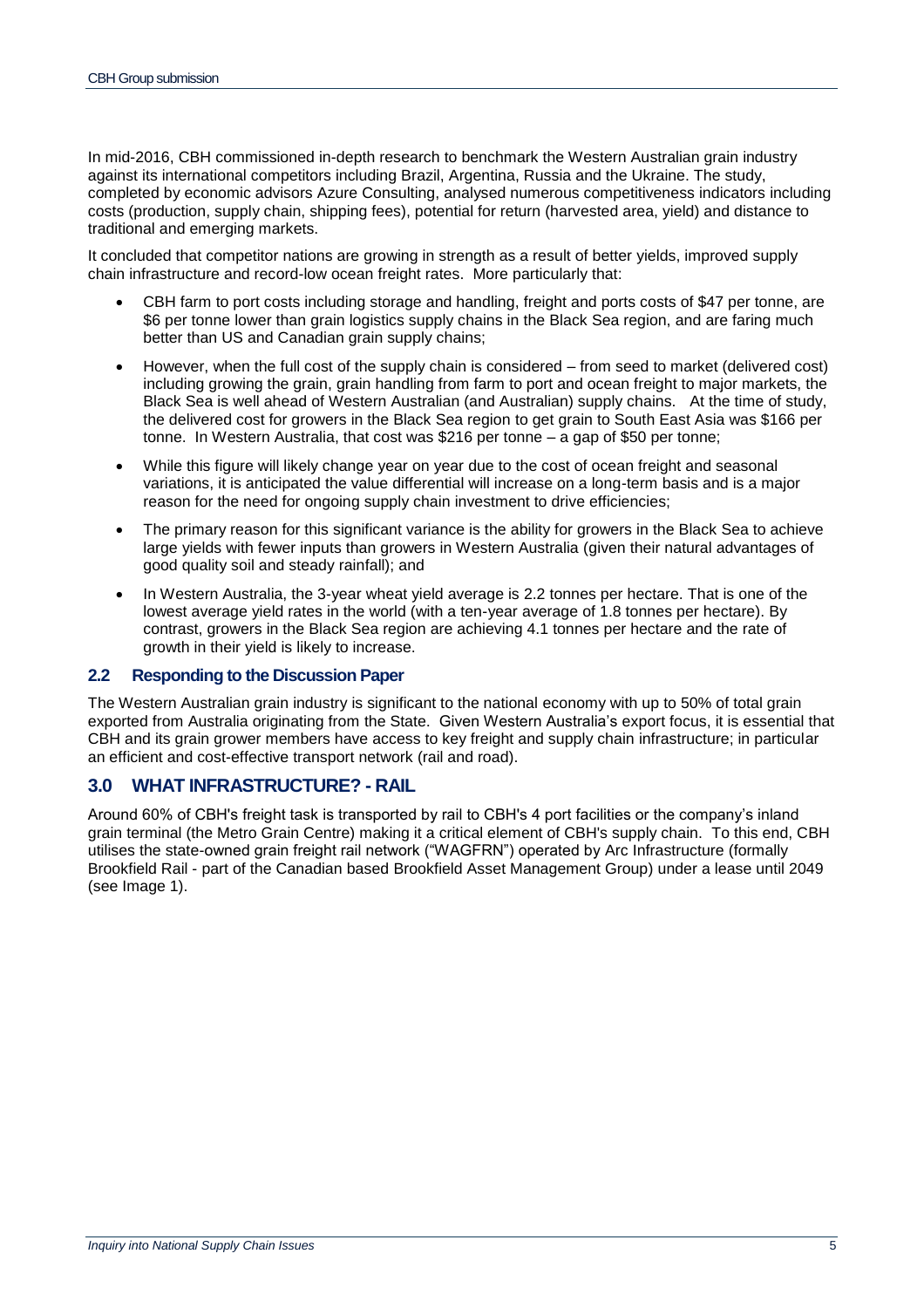

*Image 1 - Arc Infrastructure's network<sup>1</sup>*

Arc Infrastructure operates the network as an open-access, multiuser asset incorporating track infrastructure and train control services. Arc Infrastructure is also responsible for negotiating commercial access with end users and above-rail service providers.

CBH is one of the largest users of the WA rail network with operations including:

- Loading grain products onto rolling stock at the CBH loading facilities located on various routes on the grain rail network;
- Operating rolling stock on the grain rail network for the purpose of hauling grain products; and
- Unloading grain products from rolling stock at the CBH unloading facilities located on the grain rail network.

In 2010/2011, CBH made a decision to pursue enhanced above rail efficiencies, by investing \$175 million in new rolling stock (locomotives and wagons) to be operated by a new above rail operator (Watco Companies) for the dedicated service of grain haulage in Western Australia. With this decision, CBH for the first time had full exposure of Arc Infrastructure's approach to management of the WAGRFN including the application of its below rail costs.

## <span id="page-5-1"></span><span id="page-5-0"></span>**3.1 Issues and required change**

#### *3.1.1 The ongoing management of the WAGFRN*

While Arc Infrastructure's involvement was welcomed by the Western Australian State Government, it soon became apparent to industry stakeholders that Arc Infrastructure's commercial objectives were increasingly at odds with the users of the WAGFRN; the growers of Western Australia and the State's \$3.5 billion grain industry.

Indeed, Arc Infrastructure and CBH have fundamentally different positions regarding the operation of the WAGFRN. Arc Infrastructure is seeking to operate the rail network in order to maximise profit on behalf of its shareholders notwithstanding that its profit maximisation results in a comparatively greater economic loss on the Western Australian economy. Meanwhile, CBH and the growers of Western Australia, as users of the track, are seeking the most efficient and effective transport network possible in order to transport grain to their local and international markets at competitive rates.

It has become increasingly obvious that the objectives of Arc Infrastructure and growers, as track users, are mutually exclusive; for example:

 Arc Infrastructure has closed those sections of the WAGFRN on the basis they are not meeting Arc's targeted financial returns, without surrendering them to an alternate user, on the basis that it can

 $\overline{a}$ 

<sup>1</sup> Source - https://www.erawa.com.au/rail/rail-access

<sup>2</sup> Previously below rail access charges were "retailed" without transparency to freight acquirers via the previous above rail operator; ARG (now Aurizon)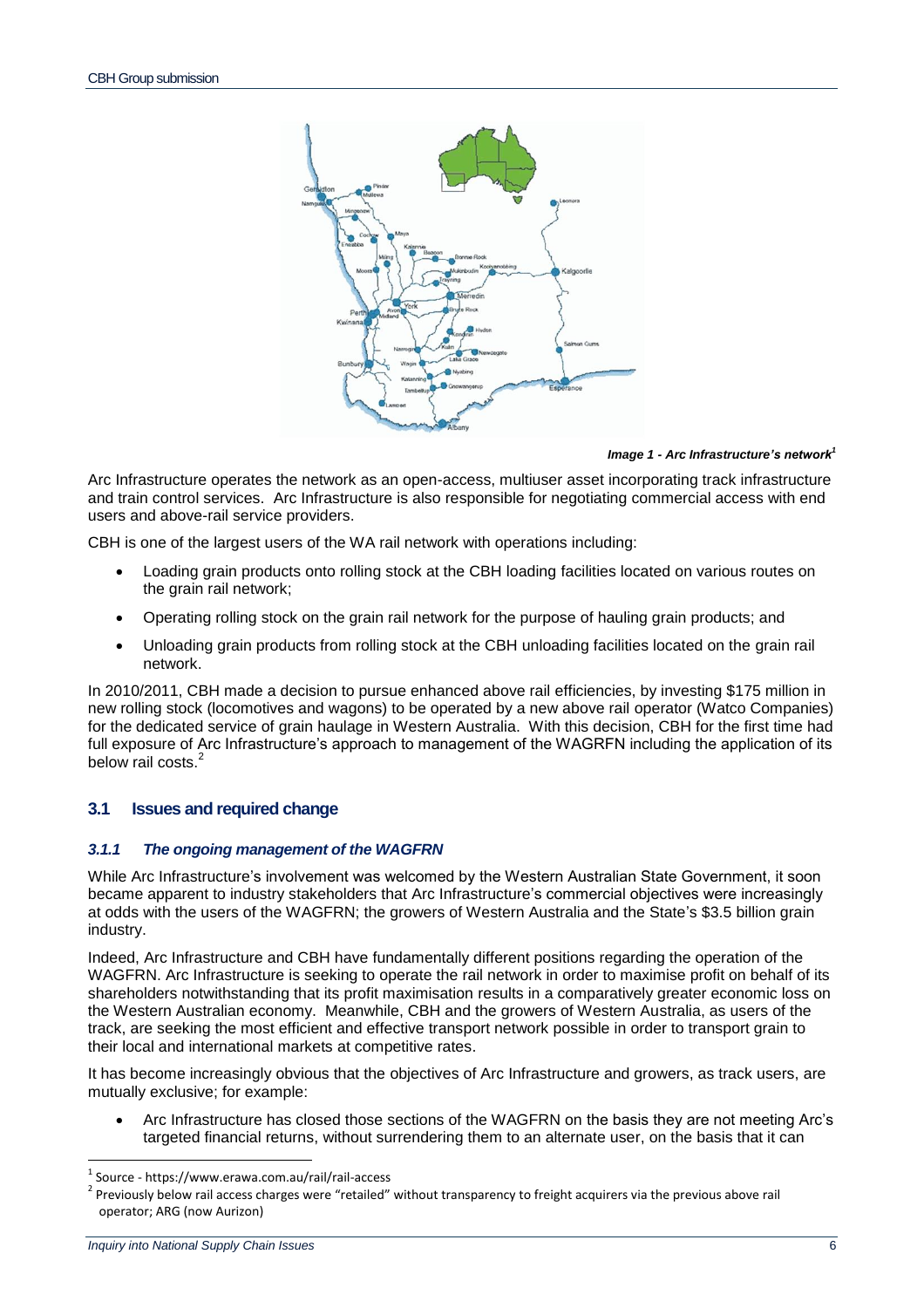continue to increase revenue and margins from a reduced section of the rail network without increasing its own productivity.

This behaviour is indicative of a true monopoly asset, as it can be run without regard to the interests of its customers. These closures were sought despite those assets remaining an important component of the local supply chain, the use of which would avoid increased costs being passed onto the community;

- Rail performance standards are decreasing while access fees are increasing:
	- $\circ$  Below rail track access constitutes around 50 per cent of a grower's freight costs; average access cost are \$7-8 per tonne across Western Australia;
	- $\circ$  Western Australian grain growers are paying around 4-5 times what growers in eastern Australia pay for track access (on tracks that have higher speeds/mass);
	- $\circ$  Freight rates in Canada and USA are 30-50 per cent lower than Western Australia; and
	- $\circ$  Despite track closures and operating restrictions, Arc Infrastructure has proposed significant increases in access fees.

#### <span id="page-6-0"></span>*3.1.2 The challenges of gaining access to the rail network*

The Railways (Access) Act 1998 ("Act") was established to provide third parties seeking to access the rail network with '*effective, fair and transparent competition*'. Under the Act the Regulator:

- a) is responsible for monitoring and enforcing compliance by railway owners with this Act and the Code; and
- b) also has the functions given by particular provisions of this Act and the Code.<sup>3</sup>

The Railways (Access) Code 2000 ("Code") places a narrower requirement of administering those functions on the Regulator, the Economic Regulation Authority ("ERA"). The ERA appears to take direction from the Code rather than the more broad scope of the Act.

The Code provides for a negotiate/arbitrate framework to determine the various terms and conditions (such as price). If parties cannot agree to terms and conditions to access the network via direct commercial negotiations, an access seeker may make a proposal for access under the Code.

Between March 2012 and June 2014, CBH accessed the grain rail network under an interim commercial track access agreement with Arc Infrastructure. CBH's "above rail" operator, (Watco) held an operational track access agreement with Arc Infrastructure covering the same period. In the lead up to the expiry of those agreements in June 2014, CBH engaged in extensive good faith negotiations with Arc Infrastructure to reach an acceptable replacement agreement.

Despite CBH's best efforts, CBH and Arc Infrastructure were unable to reach agreement and CBH considered it was highly unlikely that an agreement could be reached by commercial negotiation. CBH therefore made the decision to negotiate access to the rail network under the Code, formally submitting its proposal for access on 10 December 2013.

CBH made its submission to the ERA as one of only three proponents to have sought access under the Code. CBH is also the only proponent to have progressed through the process to a point of an ERA determination of costs relevant to the grain freight rail network operated by Arc Infrastructure. This has given CBH unique insight into the many failures of the Code.

Since lodging its proposal, CBH was forced to seek injunctive relief in the Supreme Court to enforce its rights under the Code (which was ultimately settled with Arc Infrastructure before trial), and then had to commence arbitration proceedings which took over nine months to resolve a preliminary issue about capacity.

The process of obtaining access under the Code has had a significant negative effect on the efficiency of CBH's operations, and has resulted in uncertainty and increased costs for CBH and its grower members. Not being able to secure certainty over long-term access on reasonable terms to a vital part of the grain supply chain has jeopardised the competitiveness of Western Australian grain growers, and their ability to transport their grain to highly competitive international markets efficiently and effectively, therefore impacting the grain industry's significant contribution to Australia's economy.

 $\overline{a}$ 

 $^3$  It should be noted that the Regulator does not have the power or scope to control the lease holder's management of the track and *overall performance standards of the network. Rather, this is controlled by the State Government's Public Transport Authority ("PTA").*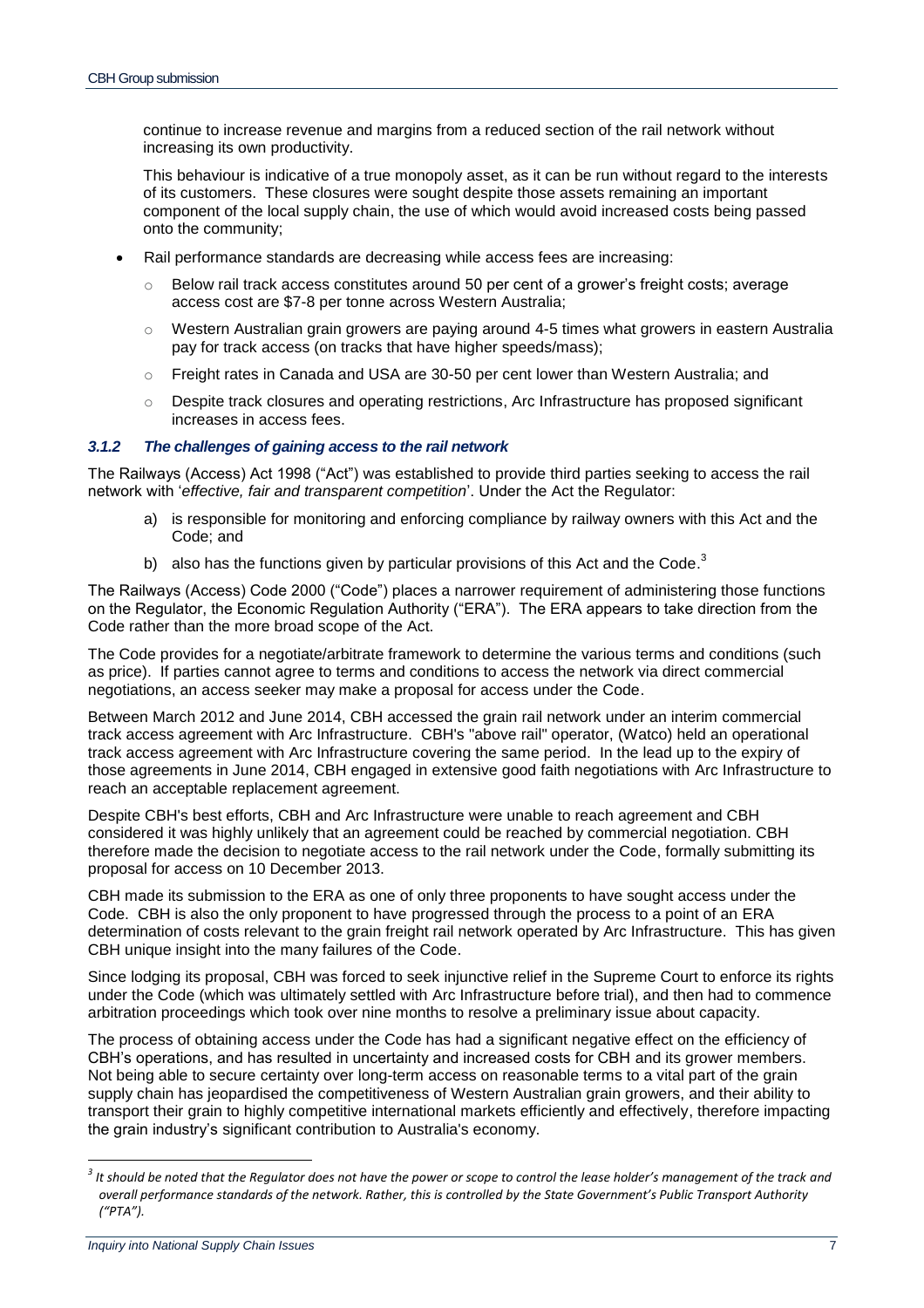CBH's experience as an access-seeker is that the provisions of the Code do not give effect to the Competition Principles Agreement ("CPA"). Significant reform is required in order to ensure that the Code promotes access to the railways covered by it, and the need for change is urgent.

CBH has communicated the specific nature of this required change by way of a detailed submission to the ERA on its current review of the Code.

Fundamentally, the Code does not effectively constrain the monopoly power of railway owners, and therefore does not deliver efficient access outcomes. This is on the basis that:

- The process under the Code is slow and provides a railway owner many opportunities to delay progress. This is compounded by the fact there are no "transitional" provisions that provide "default" access until the process (which may include multiple arbitrations, and potentially litigation) is completed. As a result, CBH has had to negotiate 4 interim access agreements with Arc Infrastructure while under the Code process causing significant uncertainty for the industry and rural communities regarding additional road transport movements;
- The access pricing outcomes under the Code are highly uncertain, which fundamentally undermines the utility of the process. The gulf between the floor price and ceiling price (which set the parameters for access pricing) is so large it essentially provides no real limit or guidance on pricing outcomes. In the case of CBH's access proposal, the "global" annual ceiling price is \$526 million higher than the global annual floor price. Such a price range provides little real guidance as to the appropriate access price. This is compounded by the "pricing guidelines" in the Code, which provide considerable scope for argument about where, and how, the price should be set;
- The Code does not address the inherent "unevenness" of information between a railway owner and an access seeker. The lopsided nature of this relationship is fundamental to a railway owner's ability to take advantage of its natural monopoly over below-rail services. The Code needs extensive and immediate reform to address this problem;
- CBH is concerned about the difficulties with enforcement of the Code, and submits that the ERA's, and an access seeker's, ability to effectively enforce the Code is significantly limited because the Code can only be enforced by an injunction obtained by the ERA or an access seeker from the Supreme Court, or through arbitration. This stands apart from other regimes, which grant the ERA the power to impose infringement notices, and pecuniary penalties (among other remedies) for breaches; and
- The Code currently provides a railway owner with numerous opportunities (should it wish to use them) to delay and hamper the process by committing repeated "small" breaches of the Code, which have a significant cumulative impact.

Indeed, a range of key stakeholders consider the Railways Access Code (2000) provides little effective oversight having been:

- Found deficient by the National Competition Council (NCC) stating in 2011 that "*the Regime does not provide for a consistent approach to regulation of third party access to railways in Western Australia;"*
- Criticised by the 2013 Western Australian Auditor General's report Management of the Rail Freight Network Lease: Twelve Years Down the Track as lacking *"… the requirement to meet the needs of rail users;"* and
- Considered by the Western Australian Legislative Assembly Economics and Industry Standing Committee in its Report into the Management of Western Australia's Freight Rail Network Report as "*not having allowed the government's vision to be realised due to deficiencies in the lease instrument, the regulatory regime and the Public Transport Authority's (PTA's) management of the lease*."

#### Opportunity for a national approach to access regulation

Australian rail networks need a consistent regulatory framework ensuring more efficient price and performance setting. It is CBH's strong view that an opportunity exists to resolve these rail access issues in such a manner that will provide effective regulation for both users and operators.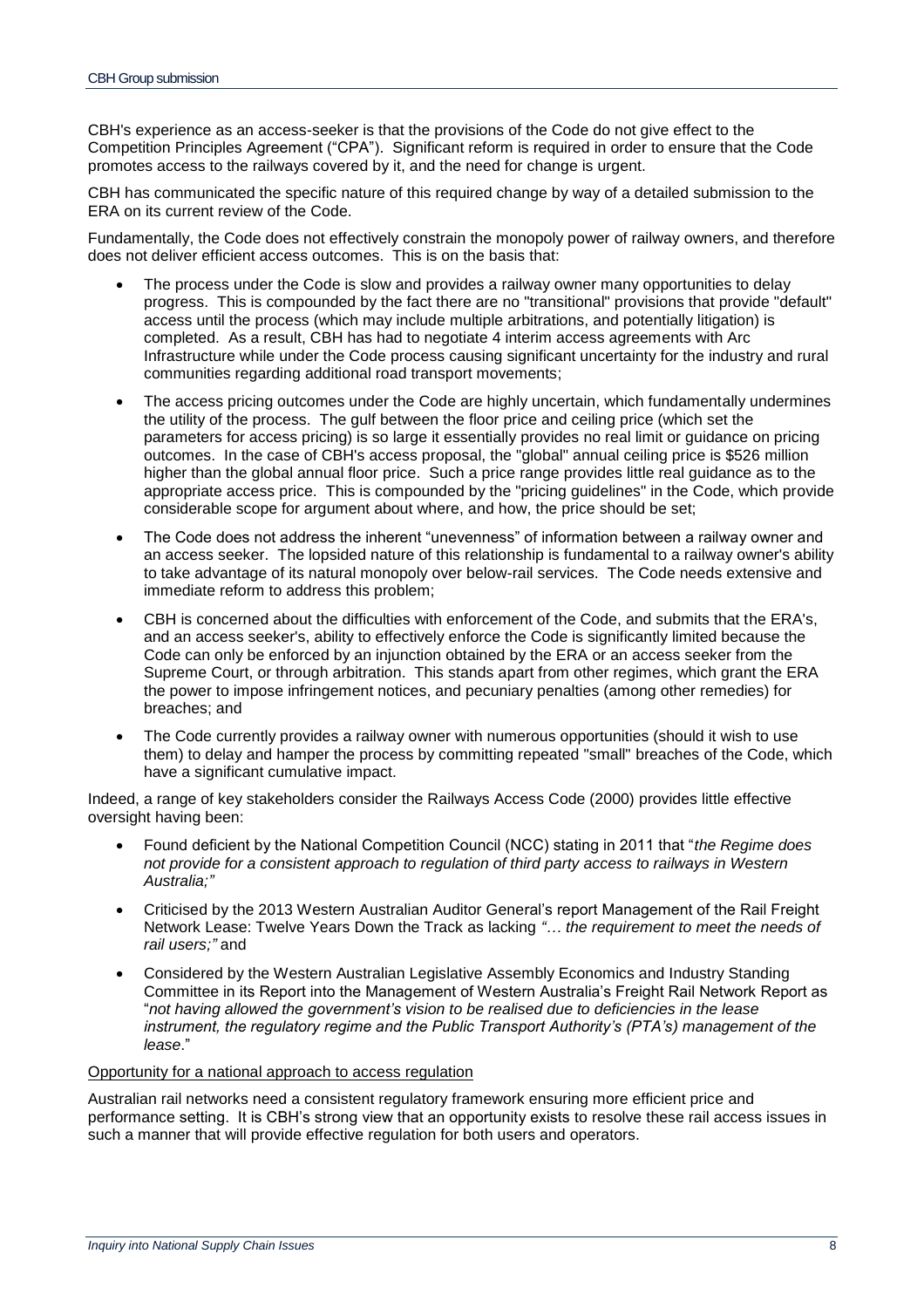On the basis that ACCC's oversight of the Australian Rail Track Corporation ("ARTC") rail network been well regarded generally by industry participants throughout southern and eastern Australia, CBH considers that a similar ARTC rail access regime should be introduced into Western Australia. <sup>4</sup>

#### <span id="page-8-0"></span>*3.1.3 A lack of sufficient incentives to invest in the rail network*

As outlined in section 3.1.1, CBH has for some time now expressed reservations regarding the manner in which Arc Infrastructure has operated the State's grain freight rail network. This includes Arc Infrastructure's:

- 2013 decision to close Tier 3 lines;
- Imposition of operational restrictions on the Tier 2 Miling Line; and
- Forecasting the Miling Line closure on the basis that they (Arc Infrastructure) were not able to generate sufficient profit from the ongoing operation of those line sections.

That key pieces of supply chain infrastructure can be placed into care and maintenance and denied to others has been of significant detriment to CBH, its grain grower members and the Western Australian grain industry. Since then, Arc Infrastructure has shown little interest in a range of proposals to re-open these selected line sections, despite the clear benefits they provide the Western Australian grain industry.

These closures are illustrative of a broader issue in the management of Western Australia's key supply chain infrastructure; more particularly that the structure and function of current below rail arrangements offers little incentive for the track operator to operate the network in such a manner that create enhanced efficiencies for the network users including grain growers (such as increasing capacity, increased axle weights and/or removing existing speed and mass restrictions).

Indeed, the Western Australian State Government's Economics and Industry Standing Committee's inquiry into the management of the WA freight rail network (Report No. 3 dated October 2014) came to a similar conclusion; the Committee was highly critical of the way the railway network has been managed under the privatisation lease arrangements, and expressed concerns about the ongoing safety and viability of the arrangements.

#### The need for Federal Government investment

Given Arc Infrastructure's shareholder profit motives, the likelihood of Arc Infrastructure making an investment into the below rail network to the extent that it would enhance efficiencies for users, would appear remote. It is therefore likely that any future productivity upgrades for the WAGFRN will require direct Government investment in order to provide enhanced export pathways for the State's grain growers; thereby generating substantial value to the state, the grain export industry and the regional communities that depend on it.

This might entail:

 $\overline{\phantom{a}}$ 

- An investment by the Federal Government to reopen targeted line sections or to increase track productivity. Not only would this undertaking increase grower competitiveness by reducing freight costs, facilitating faster transport of grain to port (allowing growers to capitalise on market offers of higher prices for their grain), it will allow more grain to be transported by rail; a safer, cheaper and faster mode of transport than by road;
- Given industry's ongoing reservations regarding Arc Infrastructure's current management of the network, this new arrangement should be directed through the track owner (the State Government) and structured in a manner to ensure every dollar invested is allocated to infrastructure enhancement; not to management fees or shareholder dividends.

CBH would propose that very specific measures are taken to ensure these conditions are met. This would include agreement regarding how, where and with whom the funds are spent and the outcomes expected to be achieved including improvements in track performance standards following any investment.

<sup>&</sup>lt;sup>4</sup> ARTC is a Federal Government owned corporation, established in July 1998, that manages most of Australia's interstate rail network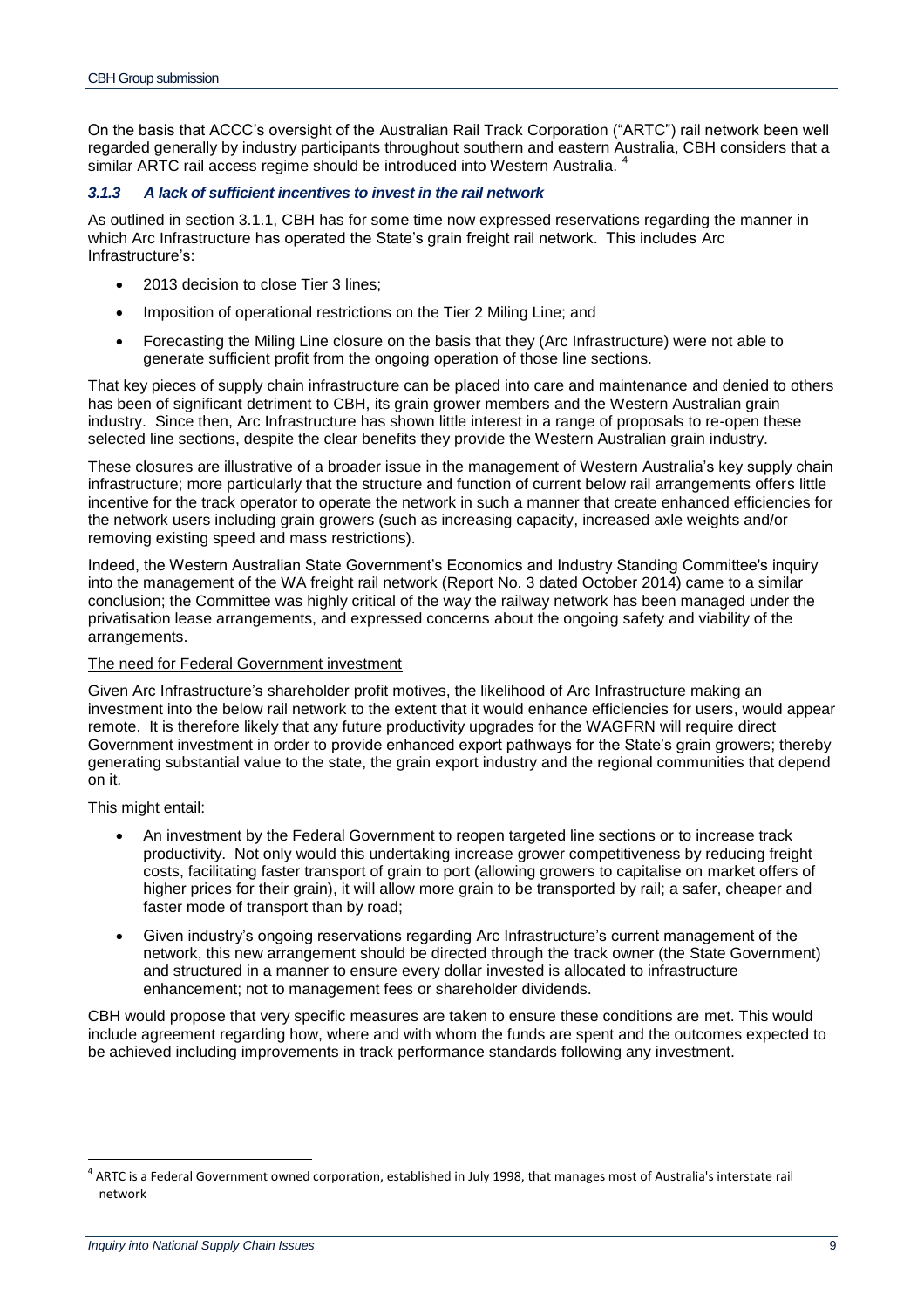#### Reduced tonnes on road reduces government maintenance burden, improves safety

The most significant impact to State and Local Governments arising out of the closure of the Tier 3 network has been the increased number of heavy truck movements on local roads, and the attendant implications for safety and maintenance.

Despite an overwhelming preference for rail where economically viable (CBH operated at a 97% rail utilisation for nominated rail sites over the 2016 calendar year), limitations of Arc Infrastructure managed infrastructure mean rail capacity is increasingly constrained. While road freight will continue for those communities that do not have rail capability, in an average harvest CBH believes a targeted investment into selected parts of the rail network has the capacity to shift approximately 1 million tonnes off road and onto rail.

Re-opening selected line sections provides a range of benefits including:

- A reduction in trucks on regional roads will serve to decrease a significant safety hazard. According to the RAC, the Wheatbelt has the highest road fatality risk of all the regions in Western Australia, with drivers 11 times more likely to die on the roads in the Wheatbelt that in Perth; and
- Reduced tonnes on road directly lessens Government maintenance spend required on freight routes incurred from heavy haulage - a funding impost that often falls to Local Government.<sup>5</sup>

#### <span id="page-9-0"></span>*3.1.4 The need for enhanced scrutiny on the privatisation of key supply chain assets*

In raising concerns regarding the manner in which the WAGFRN is operated, it is important to note that CBH is in no way opposed to foreign investment or organisations seeking to make commercial returns for their owners or shareholders; on the contrary. The Australian grain industry like any sector needs access to appropriate levels of capital and corporate ambition to facilitate industry expansion and growth. However, with investment comes the requirement to understand an investor's commercial goals and the extent to which these are complementary to local industry (such as the Western Australian grain industry).

Into the future, it is critical that the problematic arrangements such as those arising out of Arc Infrastructure's lease of the WAGFRN (as outlined in section 3.1.1) are not repeated. To this end and in seeking to privatise key public assets, Government needs to strike a balance between creating an incentive for investment (including foreign investment), and where that investment involves true monopoly infrastructure (railway lines and roads) ensuring that the users of that infrastructure have some assurance that they may continue to access those facilities with reasonable service, pricing and appropriate regulatory oversight. This doesn't mean a lack of returns, but it doesn't mean monopoly profits either.

Given this context, Government can assist export industries such as grain by:

- Ensuring an appropriate policy framework exists in Australia that strikes a balance between creating an incentive for investment by allowing adequate returns versus ensuring market participants have access to essential infrastructure (specifically that which cannot be duplicated) at a reasonable rate of return. In the absence of a true monopoly asset, the market is the most efficient way to determine an efficient allocation of assets and to provide competition that values Australian grain grower's agricultural products; and
- In determining whether and how to regulate access, the relative incentives and constraints on participants needs to be carefully considered (with attention paid to the identity of benefiting stakeholders in determining whether regulation is needed to offset commercial imperatives that would otherwise harm grain growers). Governments should facilitate and encourage stakeholders who re-invest into the Australian supply chain and have an ongoing focus on driving productivity improvements to ensure the sustainability and profitability of Australian agriculture.

In a broader context, CBH considers it incumbent on Government to generally aim to minimise supply chain regulation as it leads to increased costs, inertia, inefficiencies and market distortion, the adverse effect of which is ultimately borne by the grower. Likewise, poor or ineffective regulation in the absence of effective constraints can also result in poor economic outcomes for Australia. This is particularly the case where the

 5 Note that separate to this submission, CBH has held preliminary discussions with a range of Federal Government stakeholders (Departments and Members) regarding the imperative for greater supply chain efficiencies. There is broad acknowledgment of the significance of Western Australia's agriculture contribution and support for measures that would improve the industry's ability to compete in international markets. Given this sentiment, and Government's imperative to establish key supply chain priorities CBH will continue to engage with Federal Government stakeholders to firm up this understanding.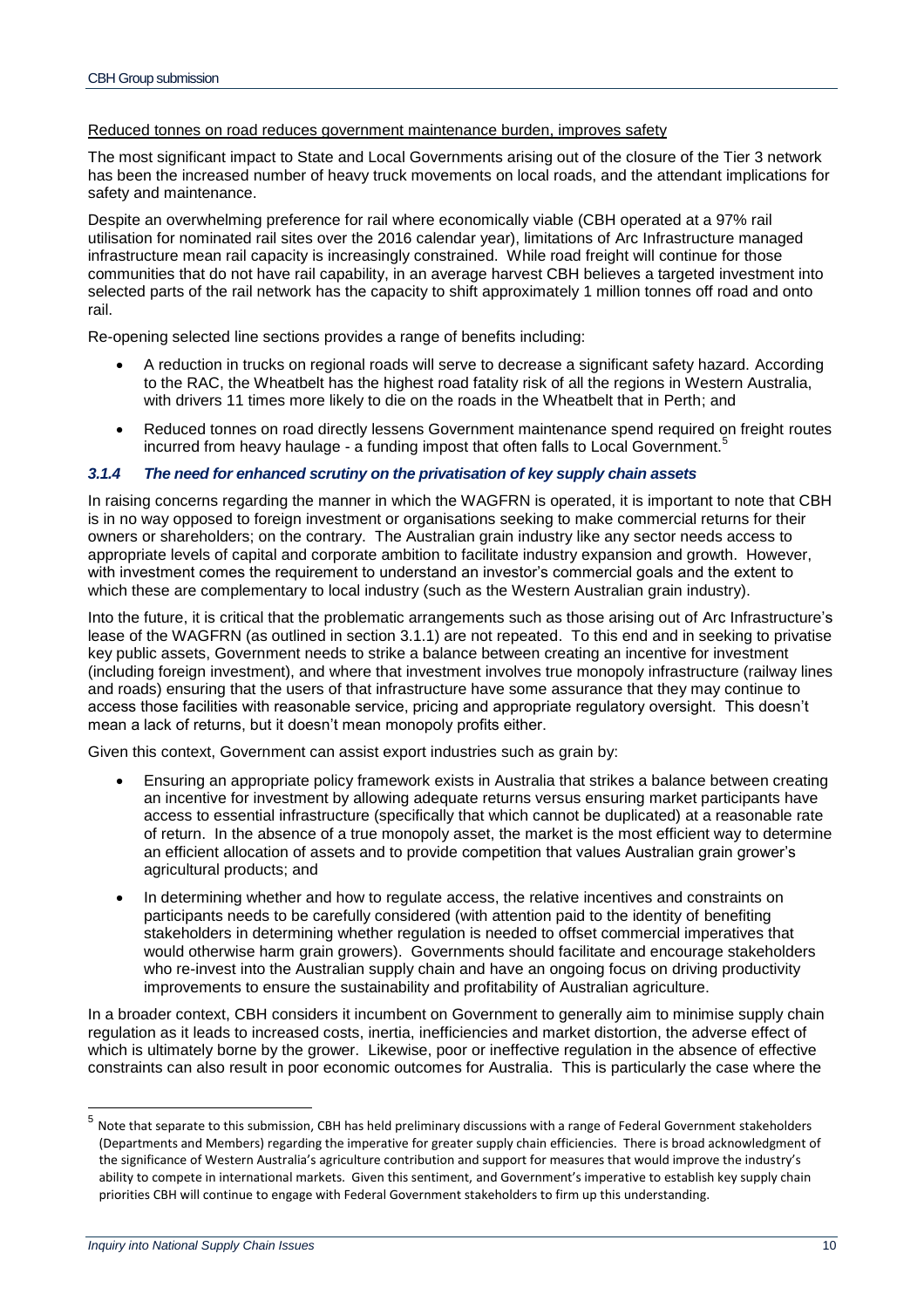interests of the monopoly asset holder diverge from those of the users of services provided by the monopoly assets.

## <span id="page-10-0"></span>**4.0 WHAT INFRASTRUCTURE? - ROAD TRANSPORT**

The second key element of the Western Australian grain supply chain is road transport; both growers delivering grain into the CBH storage and handling network during the harvest period and CBH in turn transporting that grain to port (around 40% of the annual crop); utilising a combination of State and Local Government roads.

Main Roads WA ("MRWA") as the relevant State agency responsible for the provision and maintenance of Western Australia's roads, developed in consultation with the Department of Transport and the WA Local Government Association, the Restricted Access Vehicle ("RAV") Network Access Strategy. A Restricted Access Vehicle (RAV) is a heavy vehicle that requires approval from MRWA to operate on the public road network.

The Strategy is aimed at establishing and maintaining a Strategic Road Freight Network ("SRFN") that will carry the bulk of heavy vehicle movements and ensure the regional road network receives adequate funding to sustain the volume of heavy vehicles.

#### <span id="page-10-1"></span>**4.1 Issues and required change**

CBH remains very supportive of the RAV Network Access Strategy as a means of directing heavy vehicle movements and ensuring Western Australian roads receive targeted funding to sustain the volume of heavy vehicles, however due to budgetary constraints in managing and maintaining the road network, to the level required to sustain the volume of truck movements, inefficiencies can often occur in the road transport supply chain; for example:

 Western Australian growers frequently encounter issues associated with the first and last segments of freight journeys where the RAV rating for local road segments are inconsistent with the RAV rated roads that form part of the SRFN (that growers use for the majority of the freight journey). For instance, the entry or exit point of their farm may be located on a local road that does not have the same RAV rating as the nearest connecting road to the SRFN.

This creates considerable loss in productivity for grain growers by having to use a lesser RAV rated vehicle to ensure their freight journey remains legally compliant. Similarly, costs may be imposed on Local Government in having to assess and spend capital on having these local roads assessed and improved to meet the higher RAV ratings required for growers to achieve the necessary efficiencies in road transport; and

• There are examples where the RAV rating of a road can differ between one Local Government area and another. This too translates into lost productivity on the basis that growers and CBH's road transport providers are obliged to utilise the lower rated RAV vehicle for the freight task in order to remain legally compliant.

CBH understands the challenges associated with maintaining the State's road network and seeks to support the planning and investment process where possible. In April 2016 CBH released its storage and handling "Network Strategy" which included a program of sites to be rationalised alongside \$750 million of investment to transition from the network that we have today to the 100 sites that represent the optimal future supply chain.

The Network Strategy was developed through considerable analysis of future grain production and supply chain efficiency, to provide a clear plan for the future for CBH's grower members. It also allows CBH to provide certainty to government and policy developers on the needs of the grain industry, to help inform planning for road infrastructure into the future.

#### <span id="page-10-2"></span>*4.1.1 Enhanced funding for the Western Australian road network*

Managing this expansive road network requires significant resources and collaboration between the three tiers of government. CBH is supportive of the efforts of State and Local Government to ensure a continued level of funding for local roads (including the efforts of the Regional Road Group (RRG)). Given the important contribution that the grain industry represents for the Western Australian and Australian economies, revenue raised from heavy vehicle usage should, where possible be reinvested into key supply chain infrastructure that ensures the Western Australian grain industry can remain competitive with other international origins of supply.

However this has not always been the case, for example: